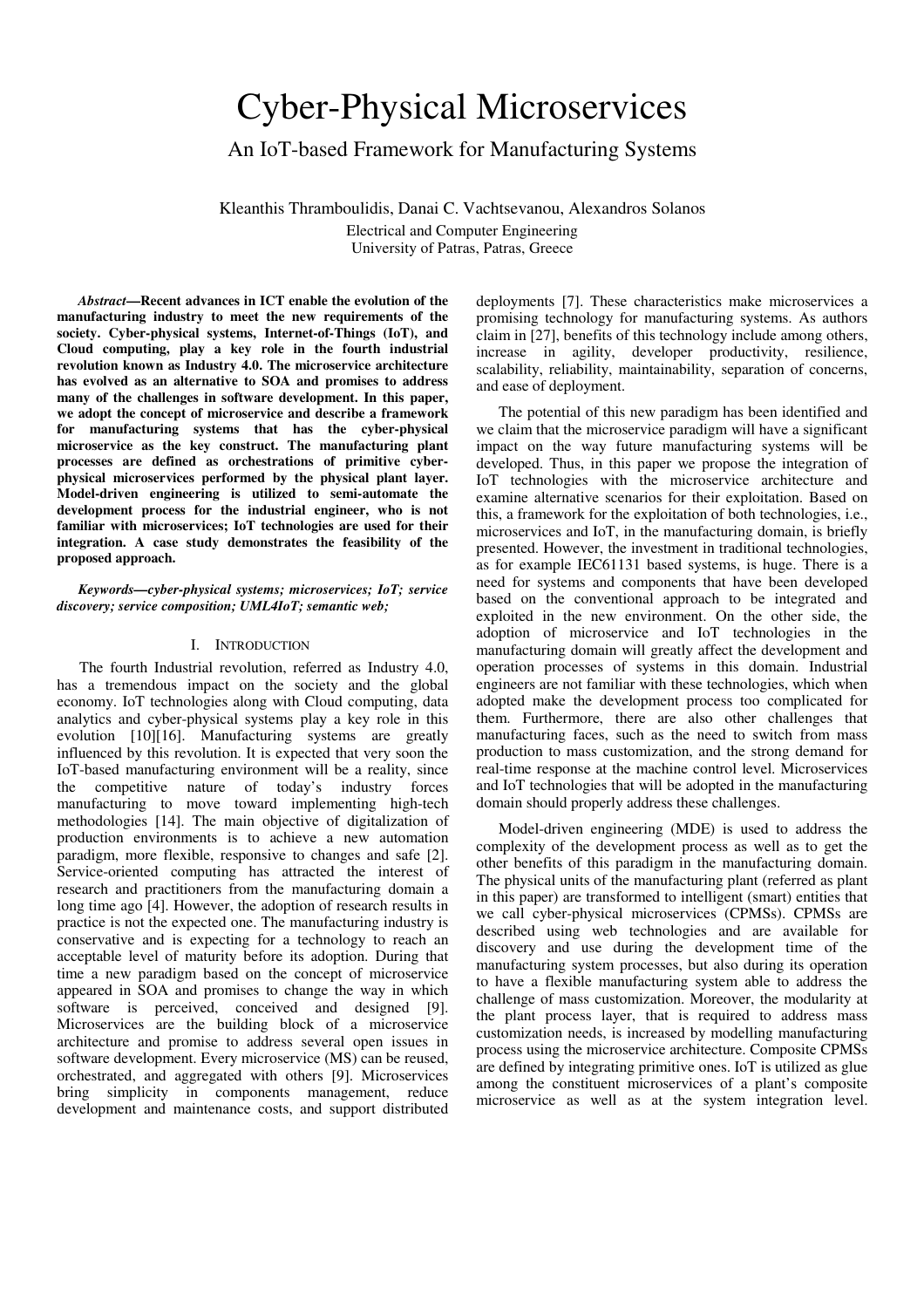Microservices are considered as resources in the manufacturing environment and the Resource Description Framework (RDF) [20] is utilized to have a machine-readable specification for the primitive but also for the composite ones that the plant offers. RDF is also used to capture the domain knowledge in terms of models and meta-models which enrich the framework.

The contribution of this paper is the description of a framework for the exploitation of the emerging microservice architecture in the domain of manufacturing systems. The framework utilizes model-driven engineering to semi automate the utilization of the microservice and IoT related technologies and handle the complexity introduced by these technologies in the development process of manufacturing systems. The effects of the utilization of these technologies on the architecture of the manufacturing systems, as well as on development process are investigated and discussed. The rest of this paper is structured as follows: Section 2 presents background information and related work. The cyber-physical microservice is defined in Section 3. An implementation approach for the cyber-physical microservice is also presented. Section 4 describes the modeling of the plant process layer using the microservice paradigm and discusses description and discovery of CPMSs as key issues in the modeling of the plant. The paper is concluded in the last section.

#### II. BACKGROUND AND RELATED WORK

As authors argue in [12], traditional manufacturing systems are slow in responding to market or supply chain changes and this is mainly due to the fact that they are based on the 5-layer architecture (ISA-95 model). The adoption of recent ICT into the Manufacturing domain will enable real-time response to changes in the factory, the supply chain and customers' needs [12]. To address these requirements, as well as the challenge of integration of the three different disciplines in CPSs [18], we have adopted in this work the architecture shown in Fig. 1. This architecture is based on the adoption of concepts from the cyber-physical and IoT domains [13] and is adapted to the microservices architecture. Our architecture is different from the 5-layer architecture proposed in [14] mainly due to the different understanding of the term cyber-physical. We consider as cyber-physical the lower level of the 5-layer architecture, i.e., the *Smart Connection Level*, that captures the tight integration of the physical with the cyber world. The 5 layer architecture defines the third layer as *Cyber Level*.

Research on Cyber-physical systems plays a key role in the evolution of manufacturing systems. CPSs are expected to have a significant impact on the way manufacturing systems are developed and operate. A great number of standards attempt to define a common language and the basic concepts regarding the exploitation of CPS research in manufacturing systems. Authors in [1] present a critical evaluation of international standards with the intention to help academic scholars and industry practitioners to manage challenges that should to be addressed in the fourth revolution of manufacturing systems. In [11] authors describe a manufacturing platform that utilizes Internet of Things, cloud computing, big data analytics, cyberphysical systems, and prediction technologies and claim that its application to the production process in the semiconductor domain is promising to achieve the goal of zero defect. Authors adopt RESTful services for horizontal and vertical integration of system components.



Fig. 1. The Manufacturing system architecture based on Cyber-Physical Microservices.

In [12] authors describe a framework for modeling of cyber-physical manufacturing systems utilizing SOA and web technologies. The framework supports, as authors claim, automatic service discovery, identification and orchestration and utilizes web service integration based on semantics. The framework is adapted to the requirements and constraints of OPC UA (https://opcfoundation.org/about/opc-technologies /opc-ua/). Our work has many similarities with the work in [12] but, a) it introduces the concept of modularity based on cyberphysical microservices, b) uses IoT technologies for the integration of functionalities, and, c) utilizes MDE to automate the development, commissioning and operational phases, to mention the most significant differences.

Modern manufacturing systems should be able to scale and evolve over time to satisfy the changing requirements of the market adopting innovative technologies and designs. The microservice architecture style has emerged and gained a lot of popularity in the industry in recent years. In [7] authors present a prototype platform that supports multiple concurrent applications for smart buildings. The proposed platform utilizes advanced sensor network in a distributed microservices architecture. Authors claim that the use of microservices results to a platform that promises strong scalability, reliability, and ease of evolution regarding hardware resources and finally direct utilization of the immense power of external services available on the Internet. In [3], authors describe an IoT platform for smart city that utilizes the microservices architecture style.

Microservices have already attracted the interest of the research community in the domain of manufacturing systems. Authors in [2] utilize microservices for the construction of a framework to facilitate the integration of simulations into the digital factory. Authors claim that they plan to extend their framework by including other more IoT-friendly, protocols like XMPP and MQTT, to facilitate the integration with legacy or heterogeneous solutions. Our work utilizes LwM2M that is implemented over CoAP. The MQTT based implementation of LwM2M allows our approach to also utilize MQTT.

Authors in [8] utilize microservices to propose a collaborative Industry 4.0 platform that enables IoT-based real-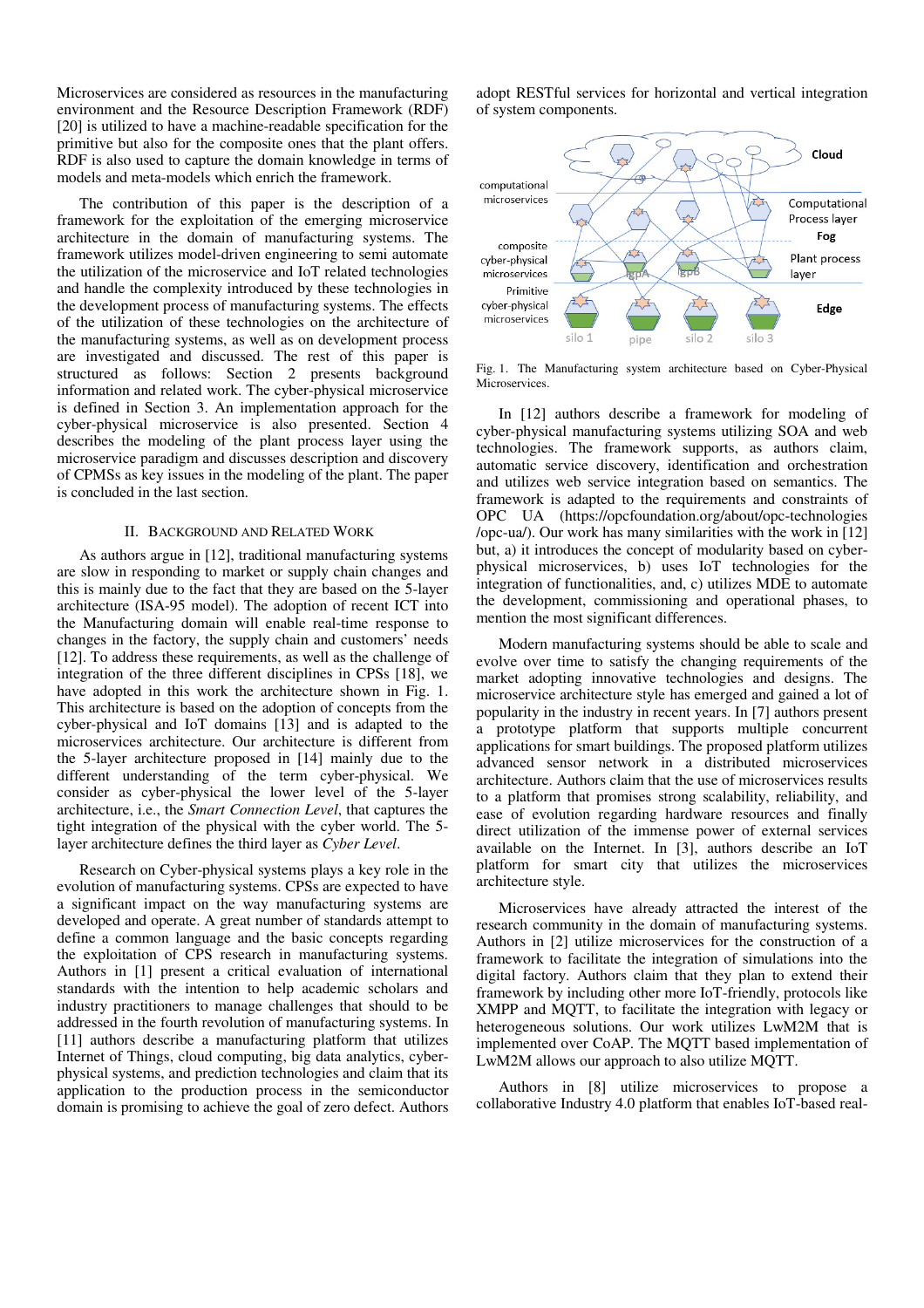time monitoring, optimization and negotiation in manufacturing supply chains. They claim that microservices provide better scalability, better agility and continuous delivery and facilitate new levels of customization, security, workload changes, simplify validation and testing. As service communication they utilize HTTP or the Apache Kafka messaging service. We use in our platform the OMA LwM2M that has several advantages compared to HTTP regarding the manufacturing environment, since our platform considers also the shop floor units and their integration. Instead, in [8] a specific component, the IoT component, is proposed to support communication among IoT devices and the microservices of the proposed platform using MQTT.

An infrastructure for automated deployment of microservices for monitoring purposes is presented in [5]. The author adopts the container-based approach, instead of the hypervisor-based one, and claims that the microservice approach is a promising design paradigm that is tightly bound to the container technology. Authors in [6] utilize microservices to design and implement a dynamic orchestrator in a cloud-based computing environment. The proposed orchestration framework automates the dynamic adjustment of applications to the up and down scalability of cloud resources. This work can be transformed and adapted to our framework to address mass customization needs.

To the best of our knowledge there is no other work that a) adopts and examines the microservice paradigm in the shop floor level of manufacturing systems, and b) considers the CPMS as the key construct of manufacturing systems and IoT as a glue for the integration of CPMSs.

# III. CYBER-PHYSICAL MICROSERVICES

The proposed framework is based on our previous work [17], which utilizes Model Integrated Mechatronics (MIM) in the domain of manufacturing cyber-physical systems. In this transition from mechatronic systems to CPSs we have considered CPSs as extension of mechatronic systems. Arguments on this view can be found in [15].

#### *A. Microservice-based development of manufacturing CPS*

In this work we adopt the microservice paradigm and define the cyber-physical microservice as the key construct of the cyber-physical system. As shown in Fig. 2, the manufacturing cyber-physical system is defined in the cyberphysical microservice layer as a composition of well-defined CPMSs. A CPMS is composed of tightly integrated mechanics, electronics and software with the objective to realize specific functionalities that would offer to its environment. A CPMS has also, along with its software interfaces, well defined electronic and mechanical interfaces, which differentiates it from traditional microservices of the software domain. All these interfaces are defined using the SysML construct of provided and required interface [17]. AutomationML can also be used for this purpose. The identification and definition of CPMSs for a domain, e.g., assembly systems, and a specific application is a great challenge. It requires very good knowledge of the domain, so as to properly capture a) the domain knowledge into domain MSs, and b) the application knowledge into application MSs.



Fig. 2. A microservice and IoT-compliant architecture for Cyber-Physical manufacturing systems.

#### *B. Primitive and Composite cyber-physical microservice*

A CPMS implements its functionality by a close integration of physical and cyber artefacts. It offers a specific and narrowly defined physical functionality, such as heat and mix, enriched by cyber artifacts and is deployed on the plant platform as an independent service but within the context defined by the constraints imposed by its mechanical part. CPMSs apply on physical objects, e.g., assembly parts, and transform their state. CPMSs interact with their environment through well-defined ports (*CPMSPort*) that are characterized by their provided (*itsProvidedIf*) and required (*itsRequiredIf*) interfaces. We discriminate microservices into primitive and composite microservices, as shown in fig. 3, which captures part of the UML4IoT profile [13] that has been extended to support the CPMS paradigm.



Fig. 3. Part of the UML4IoT profile that catpures Cyber-physical Microservices.

*Primitive cyber-physical microservice* is the microservice that encapsulates a physical artefact by adding intelligence on it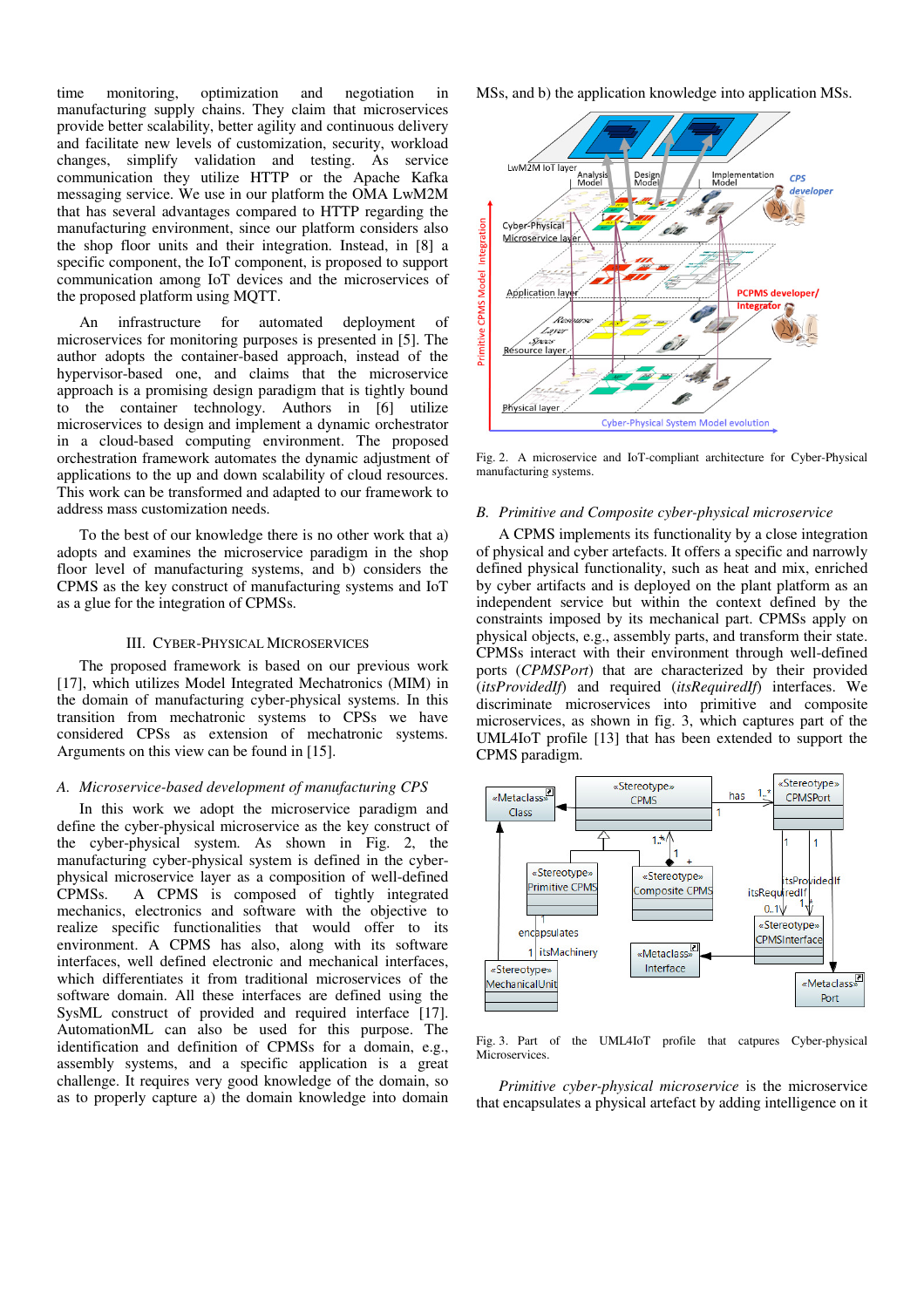and transforming it to a smart unit that is able to either process, or transport, or store energy, material, parts, sub-products and products. A primitive cyber-physical MS (*PrimitiveCPMS*) has its own dedicated mechanical part (*MechanicalUnit*), that is completely under its control. However, the developer may decide if specific parameters of the physical part will be readable from the environment. This is supported by the provided interface of the CPMS (*itsProvidedIf*). Required interfaces (*itsRequiredIf*) capture the dependencies among MSs. Microservice Interfaces can be implemented by the Interface construct of OO IEC 61131 [28], which is supported by commercial tools, e.g. CoDeSys 3. Primitive cyber-physical microservices are implemented by real world entities which we call Industrial Automation Things (IAT). An IAT may implement more than one CPMS, as is the case of the processing unit IAT of the Festo MPS system [19], which hosts three CPMSs, the rotating disk, the drilling machine and the checking machine CPMSs.

*Composite cyber-physical microservice* is the microservice that offers its functionality by coordinating (directly or indirectly) the functionality of at least one primitive CPMS. Composite CPMSs implement functionality for either processing, and/or transporting, and/or storing material, parts, sub-products and products. The operation of composite cyberphysical MSs depends on the availability of the utilized primitive cyber-physical MSs with which it is coupled in time, that is another differentiation from software microservices.

# *C. Microservice orchestration overhead*

Microservices interact via messages. In this work, the LwM2M IoT protocol is adopted for their interaction. The orchestration inter-service interaction pattern is adopted for the construction of the composite cyber-physical microservice. The same interaction pattern can be used for the development of the cyber part of the primitive CPMS. However, in this case, to avoid performance overhead at this level of physical to cyber integration, where real-time constraints should be met, low latency communication mechanisms, such as the operating system's IPC mechanisms, should be used. In this case, the benefit of scalability in microservice integration is partially lost, since a redeployment of a microservice to a different node requires development time modifications. Support from the microservice container to IPC transports in case of MS integration in the same node will provide a solution to this problem. As an indication of the performance overhead that is introduced by the different integration mechanisms for microservices, Table I presents performance measurements expressed in ms, regarding the latency introduced by communication mechanisms adopted in various levels of microservice integration. The Table captures the round-trip time for the Execute operation of the LwM2M for the case that the plant process composite CPMS (liqueur generation process type A - lgpA) was deployed on the local cloud (fog), and more specifically on a workstation equipped with an Intel i5-4590 CPU running at 3.3 GHz and 8 GB of DDR3 RAM, running Ubuntu 16.10 64-bit OS and Java JRE 1.8.0\_131. Raspberry Pi 3 Model B connected to a router is used as node for the implementation of the primitive CPMS. Node.js is used as a platform for the development of the IAT controller. Node.js is

single threaded so it perfectly matches with the scan cycle model used in manufacturing. Node.RED (https://nodered.org/) was used for a user-friendly specification of the composite CPMS, following a process-driven approach [13].

Unix domain sockets and pipes were utilized for the integration of microservices at the same node, while LwM2M, advanced message queuing protocol (amqp) (https://www. amqp.org/) and UDP sockets are used as network communication mechanisms in the case of different nodes (2N). The table also captures the overhead introduced by the network communication mechanism in the case that both client and server microservices are deployed on the same node (1N). It should be noted that the table shows measurements using as node the RPi (1N), which introduces significant performance overhead regarding the execution of the protocol stack of the server side. Therefore, the round trip for two nodes (2N) appears to be higher than the one on the same node (1N). The corresponding measurements for lwM2M on the Intel i5 node (1N) present an avg. 1.77 ms with min. 0.52 and max. 17.7 ms.

| TABLE I. | LATENCY IN CYBER-PHYSICAL MICROSERVICE INTEGRATION |
|----------|----------------------------------------------------|
|----------|----------------------------------------------------|

|       |        | <b>IPC</b>   |                | <b>Network Communication</b> |       |       |                    |       |  |  |
|-------|--------|--------------|----------------|------------------------------|-------|-------|--------------------|-------|--|--|
|       | Unix   | <b>Pipes</b> | LwM2m          |                              | amgp  |       | <b>UDP Sockets</b> |       |  |  |
|       | socket |              | 1 <sup>N</sup> | 2N                           | 1N    | 2N    | 1N                 | 2N    |  |  |
| avg   | 0.21   | 0.28         | 8.74           | 4.9                          | 2.74  | 1.33  | 0.54               | 0.5   |  |  |
| min   | 0.10   | 0.08         | 3.52           | 2.01                         | 0.81  | 0.61  | 0.2                | 0.28  |  |  |
| max   | 23.23  | 9.34         | 138.58         | 91.16                        | 100.8 | 69.85 | 38.86              | 21.01 |  |  |
| stdev | 0.82   | 0.78         | 7.72           | 5.4                          | 3.8   | 2.47  | 1.34               |       |  |  |

 LwM2M appears to introduce a higher latency compared to amqp, even though it is based on UDP while the latter is based on TCP. Our estimation is that the node.js support for LwM2M is not optimized since the corresponding java LwM2M implementation for the client MS presents much better latency in its integration with a node.js server MS. (avg: 3.34, min: 1.88, max: 49.14, stdev:2.81). To have a measure of comparison for the overhead that introduce the various MS integration mechanisms we note that the function call overhead is in the range of a few nanoseconds (ns). This is a convincing argument for avoiding the use of microservices at very low level of functionality such as function blocks or even operations such as heat and mix in the case of smart silo. Our proposal is to avoid the use of microservice containers for the development of primitive microservices since this introduces a high latency in integration. Instead cyber-physical components of the industrial system, such as smartSilo, can be implemented using traditional well proven technologies and expose their functionality as microservices using IoT technologies, as presented in [26].

# *D. The CPMS Architecture*

For a traditional plant machinery of the manufacturing domain to be integrated into the microservice and IoT-based manufacturing environment, it should be transformed into a CPMS that provides a RESTful interface. We have adopted the OMA LwM2M application layer protocol, which is implemented on top of CoAP, (an MQTT based implementation also exists) to provide an IoT-compliant interface for the CPMS, as shown in figure 4. IPSO objects were adopted to address interoperability requirements among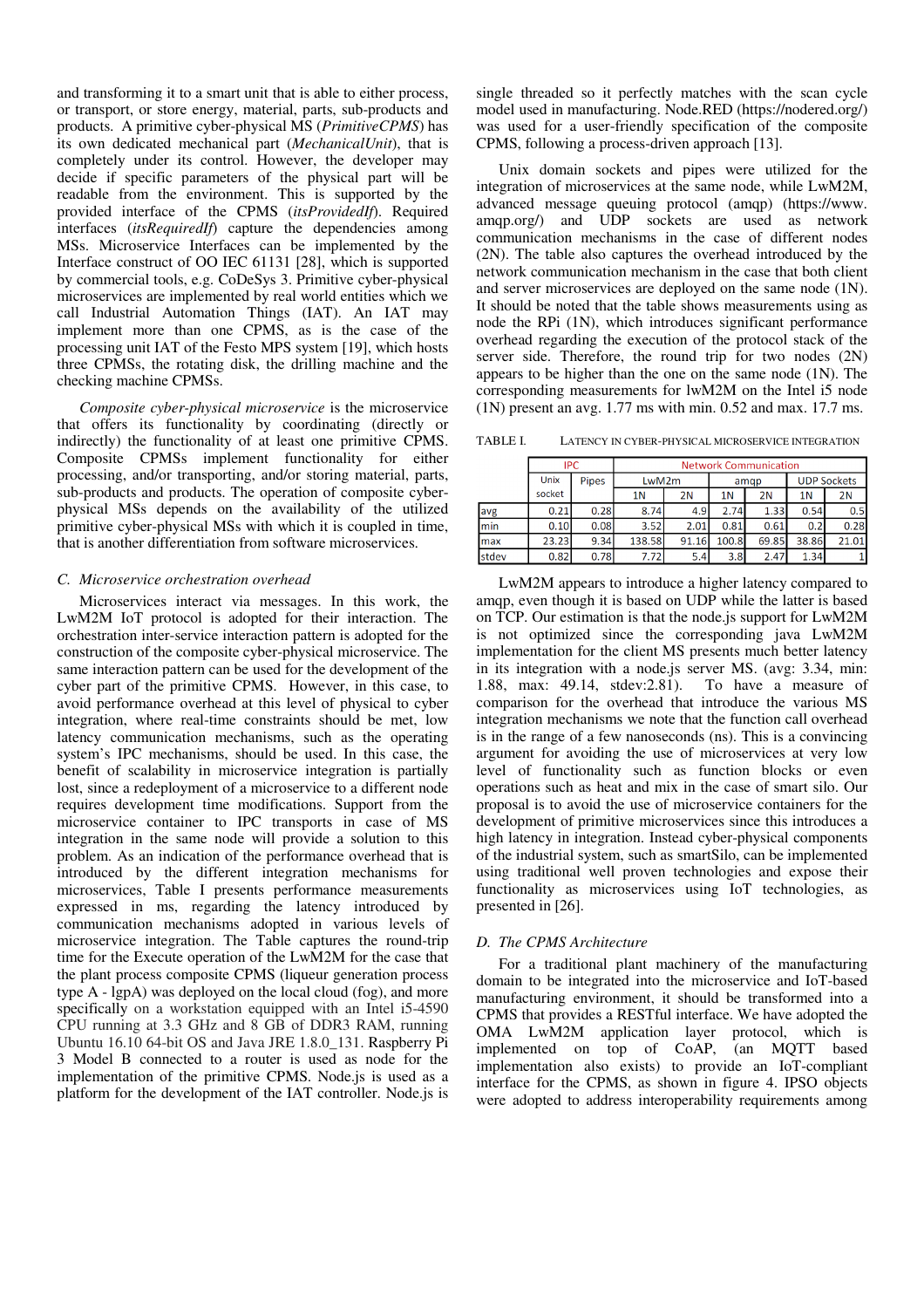different microservices. The IoTwrapper is the software layer that transforms the legacy interface of the cyber part of the plant machinery to an IoT-compliant one. It transforms the conventional plant machinery to an IoT-compliant microservice. We found the adaptation process too complicated for the Industrial Engineer and this was the motivation to use MDE to automate its construction.



Fig. 4. Architecture of the IoT-compliant cyber-physical microservice.

For the specification of the IoT-compliant interface of the CP microservice, the LwM2M provides an object model that is based on the concept of Resource. This model focusses only on the modelling of the interface. On the other side, the traditional cyber-physical component, whose part is the plant machinery, has been specified with an object model that also specifies its interfaces. UML and SysML, the de-facto standards for software and system engineering, are commonly used for such specification. Thus, we have two models; one focuses only on the IoT-compliant interface description, and the other on the modeling of the whole cyber-physical MS including its interface, which cannot however be specified in an IoTcompliant way.

To address the above problem, we have defined the IoT layer on top of the cyber-physical MS layer of the extended MIM Architecture, as shown in Fig. 2. For the definition of the modeling space of this layer the basic constructs of the LwM2M object model were formalized using UML as shown in Fig. 5, that captures the LwM2M communication protocol interface. In this way projecting the cyber-physical MS layer model of cyber-physical manufacturing system to the IoT layer (Fig.2) we get the IoT compliant interface for the cyberphysical microservices of the system, as well as, for the system as a whole. UML was adopted as base for the transformation process between the two layers, and the UML4IoT profile was extended to implement this projection.

#### IV. THE PLANT PROCESS AS MICROSERVICE

Plant processes, such as the liqueur generation processes of various types, e.g., lgpA and lgpB of the Liqueur Plant case study [21], utilize directly or indirectly functionality provided by primitive CPMSs as well as computational services provided by traditional MSs, to provide a higher layer functionality required at the process level of the plant, as shown in Fig. 1. Thus, plant processes are realized as composite CPMCs. Chunks of functionality at the plant process layer that involve more than one CPMS are also modeled as CPMSs to have a modular and flexible process layer implementation. The CPMS *transfer liquid from source silo to destination silo* is a classic example of a CPMS.



Fig. 5. Model of the LwM2M communication protocol interface adopted at the IoT layer of architecture of the cyber-physical manufacturing system.

A plant process is specified as an orchestration of functionalities offered by plant units, thus, the corresponding microservice that realizes the plant process is defined as orchestration of CPMSs. Several notations are used for service orchestration with the goal to be usually twofold, flexibility and responsiveness. Flexibility means to adapt to changing requirements in production, and responsiveness to respond to the physical plant stimulus meeting the deadlines that the plant units impose. The objective of the proposed approach is to fulfill both requirements. Responsiveness is addressed at the primitive CPMS level by encapsulating the mechanical unit control and coordination logic in the MS level, close to the physical plant unit. Flexibility is achieved by several means. As a first step, plant processes are implemented as dynamically deployable MSs, which are executed in a MS container that supports run-time reconfiguration, e.g., OSGi [13]. Moreover, plant processes are designed and implemented independent of specific resources. This allows a plant process, i.e., a composite CPMS, to dynamically acquire at deployment and even at runtime, the available CPMSs, which are required to fulfill its goals.

The plant process developer defines the plant independent model (PIM) for the process, i.e., she specifies the process in a plant independent manner. PIM specifies the operations that should be performed without using operations that depend on the plant configuration. For example, operations such as fill, empty and transfer, for the case of liqueur plant, have to do with the plant configuration and are not included in the PIM model. These operations will be inserted in the model in the next phase when the PIM will be transformed to a plant specific model (PSM), i.e., a specification for the process that is customized to the specific configuration of the plant. If, for example, the heating operation is not supported on the current silo, its content should be transformed to the silo that offers this functionality, an action that transforms the PIM to PSM.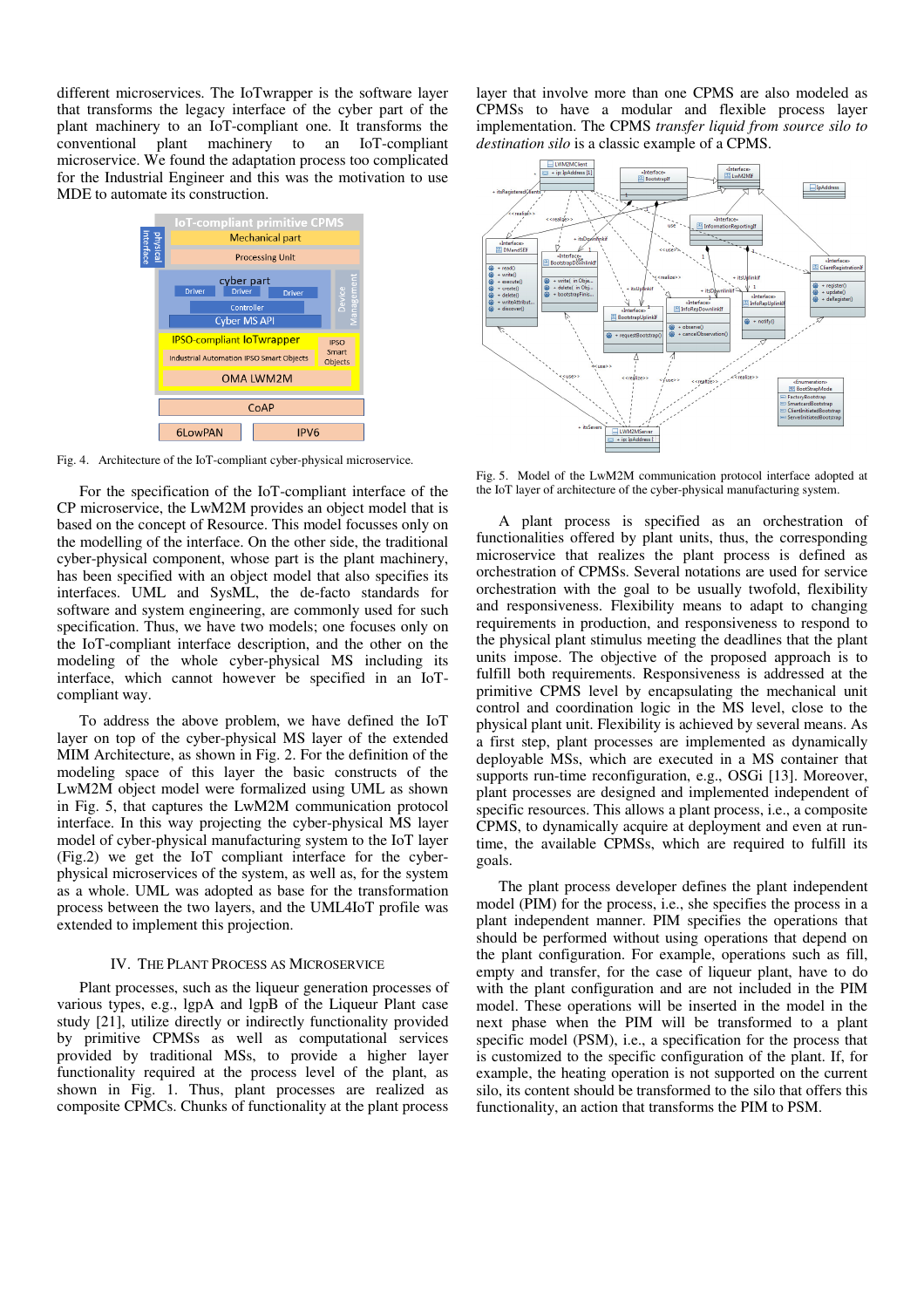# *A. PIM to PSM transformation*

The transformation of the PIM to PSM can be performed manually by the control engineer. The development environment may support this operation utilizing the service discovery functionality of the framework. During this step, the control engineer may utilize the ability of the execution environment to automate parts of this transformation during run-time and more specifically during the instantiation of the process MS. During this process, the system will check for availability of primitive CPMSs providing the physical operations and satisfying the prerequisites of using them and instantiate the process MS reserving the required CPMSs. An alternative is for the system to postpone the reservation of resources up to the time they are required. This functionality of the framework supports a better use of the plant's resources and allows a more flexible process implementation. The microservice description is a prerequisite for the realization of the PIM to PSM transformation.

#### *B. Cyber-physical MS description and discovery*

A primitive cyber-physical MS, such as the SmartSilo, has several exposed resources provided as services, as for example heat and mix. These services will be utilized for the realization of composite cyber-physical MSs, as for example the *transfer liquid from source silo to destination silo*. To address the interoperability requirements the IPSO smart objects have been adopted for the modeling of the resources exposed by CPMSs. Moreover, for the framework to support service discovery during the development time but also during run-time an efficient description is required for the MS and the operations that the MS implements. We have complemented the IPSO smart objects by RESTdesc descriptions of the offered plant operations and the MSs' states. RESTdesc is a machineinterpretable functional service description format for REST APIs [24] that exploits HTTP vocabulary and Notation3 (https://www.w3.org/TeamSubmission/n3/) to enable the machine to discover and consume Web services based on links, similar to human browsing strategies [25]. N3 extends the Resource Description Framework (RDF). It is based on Statements, which are triples consisting of a Resource, a Property and the value of the Property, represented by URIs and serving as subject, predicate and object, respectively. For example, the triple *local:heat a lps:Service* of Fig. 6 defines heat as a Service (*a* is an abbreviation of N3 for the *rdf:type* property) and the *rdfs:label* instance of Property is used to define a human readable name for the resource. Properties are also used to express attributes of a resource or a relationship between two resources. RESTdesc descriptions include a set of preconditions and a set of postconditions, indicating that if the preconditions in the antecedent are true for a specific substitution of the variables, then an HTTP request will be feasible for the realization of a service by using URIs or request bodies associated with the same substitution. N3 statements may provide information about the functionality of a service, its inputs and outputs and information about Quality of Service (QoS) characteristics. For example, all heating services should have a common label "Heat", defined by a corresponding ontology, but possibly different levels QoS regarding the maximum allowed heating temperature or the

types of material that can be processed. Fig. 6 captures part of the description for a heating service which is labelled accordingly and has defined QoS characteristics, i.e. it accepts only input temperatures expressed in Celsius unit, it can heat up to 70° Celsius and it is destined for materials of liquid type.

The framework supports the discovery of MS using a service repository where the CPMSs of the manufacturing plant are automatically registered by their hosting devices (IATs). The CoRE resource directory [23] defined by the IETF CoRE Working Group is adopted in this work. It enables methods for discovering a resource directory (RD), as well as registering and looking up resource descriptions. Although in the manufacturing domain sleeping nodes and intermittent connection to constrained network are not the case, direct discovery of resources provided by devices may not be feasible in most smart environments [22]. The CoRE RD targets resource-constrained devices used in M2M applications and surpasses the problems that direct discovery imposes, by employing an RD which hosts accessible descriptions of resources held on servers. We use the Cf-RD resource directory implementation of the californium.tools repository (https://github.com/eclipse/californium.tools) to be aware of the devices and services of the manufacturing plant.

```
@prefix local: <http://ss3.ece.upatras.qr/>.
@prefix local: <<u>http://ss3.ece.upatras.gr/</u>>.<br>@prefix lps: <http://sseavml.ece.upatras.gr/LiqueurPlantSystem#>.<br>@prefix dbpedia: <http://<u>dbpedia.org/resource/</u>>.<br>@prefix xsd: <http://www.w3.org/2001/XMLSchema#>.<br>@prefix 
 local: heat a lps: Service;
                    a ipotocivice,<br>rdfs:label "Heat"@en:
                   \overline{11};<br>{local:maxTemp a lps:MaxTemperature;<br>lps:hasValue "70"^^xsd:double.
                                  ,,<br>{local:material a lps:AllowedMaterial;<br>lps:hasMaterialType dbpedia:Liquid.}.
```
Fig. 6. RESTdesc of heat service of the smartSilo cyber-physical MS (part of).

Each device hosting CPMSs accesses the RD and sends a POST request through the registration interface. The message payload contains the list of resources offered by the device in the CoRE Link Format as well as the semantic and dynamic state descriptions of the provided resources. The RD lookup and update mechanisms allow the search and discovery of the exposed resources and the access to up-to-date information concerning resource descriptions. In the Liqueur Plant case study, its components, such as the smart silo, and smart pipe, register to the RD once activated and publish lists of the plant operations they provide, e.g. fill, heat, mix, along with their RESTdesc descriptions. The development environment or an agent, for the case of operation-time discovery, accesses the descriptions and looks for resources that offer the desired functionality for the realization of a composite CPMS, such as the liqueur of type A generation process (lgpA). The SPARQL query language for RDF (https://www.w3.org /TR/rdf-sparql-query/) enables the filtering of services which meet the process requirements. For example, during the development process of lgpB, the control engineer performs queries to identify Heat services with specific QoS characteristics, to specify and potentially utilize the entities that provide these services. Fig. 7 shows a SPARQL query for